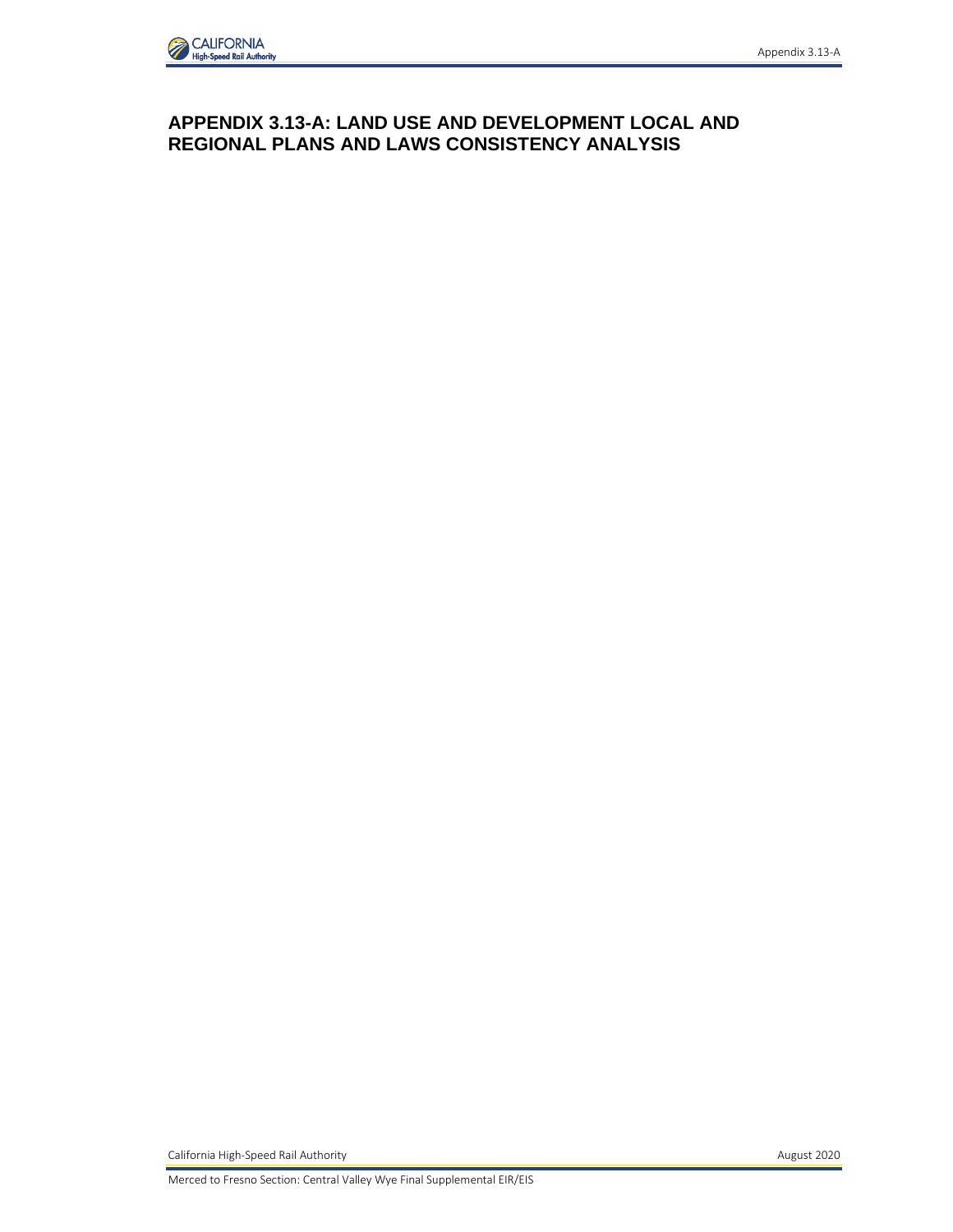

## **APPENDIX 3.13-A: LAND USE AND DEVELOPMENT LOCAL AND REGIONAL PLANS AND LAWS CONSISTENCY ANALYSIS**

This appendix addresses California Environmental Quality Act (CEQA) and National Environmental Policy Act (NEPA) requirements to describe a proposed project's inconsistencies or conflicts with applicable local and regional plans and laws. CEQA Guidelines require that an environmental impact report (EIR) discuss any inconsistencies between the proposed project and applicable general plans, specific plans, and regional plans (Guidelines, § 15125(d)). NEPA regulations<sup>[1](#page-1-0)</sup> require a discussion of conflicts between a proposed undertaking and the objectives of federal, regional, state, local and tribal<sup>[2](#page-1-1)</sup> land use plans, policies, and laws, as well as a description of the extent to which the Authority would reconcile the inconsistencies (Council on Environmental Quality Regulations, §§ 1502.16(c), 1506.2(d)).

Although the Volume 1, *Merced to Fresno Section: Central Valley Wye Final Supplemental Environmental Impact Report/Supplemental Environmental Impact Statement* describes the Central Valley Wye alternatives' inconsistency with local and regional plans and laws in order to provide a context for the project, inconsistency with such plans and laws is not considered an environmental impact.

Table 1 of this appendix provides the following:

- A determination for each applicable local and regional plan or law that identifies whether the Central Valley Wye alternatives are consistent or inconsistent with the goals, objectives, policies, or ordinances that each applicable local and regional plan or law contains.
- In the event that an inconsistency has been identified the following information has been provided:
	- an explanation of why the Central Valley Wye alternatives are inconsistent;
	- A discussion of approaches the Authority has committed to take to reconcile any inconsistency. Such approaches consist of impact avoidance and minimization features (described in Volume 2, Technical Appendices, Appendix 2-B, California High-Speed Rail Authority Environmental Commitments: Impact Avoidance and Minimization Features); and activities described in Volume 2, Appendix 2-C, Applicable Design Standards.
	- The rationale for carrying forth the Central Valley Wye alternatives if it remains inconsistent with the local and regional plan or law despite these approaches.
- Where it has been determined that the Central Valley Wye alternatives are consistent with a local and regional goal, objective, policy, or law, neither reconciliation nor the rationale behind it are required and Table 1 shows this as "N/A".

<span id="page-1-1"></span><span id="page-1-0"></span><sup>1</sup> NEPA regulations refer to the regulations issued by the Council for Environmental Quality located at 40 CFR Part 1500.  $2$  No designated tribal lands exist in the vicinity of the Central Valley Wye alternatives and no analysis of tribal land use policies is provided.

California High-Speed Rail Authority **August 2020** California High-Speed Rail Authority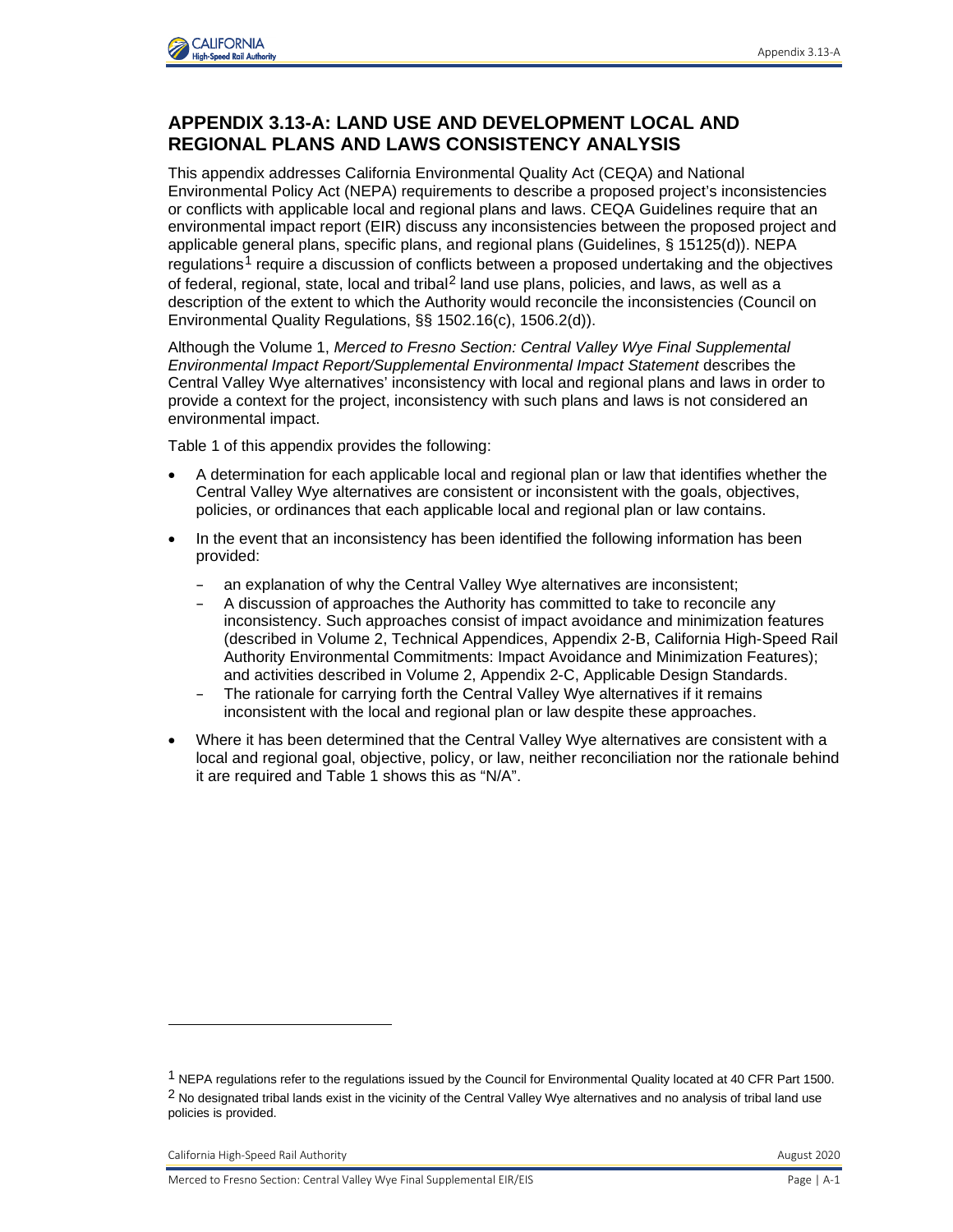| Applicable Local and Regional Plan / Law                                                                                                                                                 | Inconsistency                                                                                                                                                                                                       | Reconciliation                                                                                                                                                                                                                                                                                                                                                                                                              | Rationale                                                                                                                                                                                                                                                             |
|------------------------------------------------------------------------------------------------------------------------------------------------------------------------------------------|---------------------------------------------------------------------------------------------------------------------------------------------------------------------------------------------------------------------|-----------------------------------------------------------------------------------------------------------------------------------------------------------------------------------------------------------------------------------------------------------------------------------------------------------------------------------------------------------------------------------------------------------------------------|-----------------------------------------------------------------------------------------------------------------------------------------------------------------------------------------------------------------------------------------------------------------------|
| Stanislaus County General Plan (2016)                                                                                                                                                    |                                                                                                                                                                                                                     |                                                                                                                                                                                                                                                                                                                                                                                                                             |                                                                                                                                                                                                                                                                       |
| Agricultural Element, Goal 2: Conserve our<br>agricultural lands for agricultural uses                                                                                                   | Consistent                                                                                                                                                                                                          | N/A                                                                                                                                                                                                                                                                                                                                                                                                                         | N/A                                                                                                                                                                                                                                                                   |
| Policy 2.5 To the greatest extent possible,<br>development shall be directed away from the<br>County's most productive agricultural areas.                                               | Consistent                                                                                                                                                                                                          | N/A                                                                                                                                                                                                                                                                                                                                                                                                                         | N/A                                                                                                                                                                                                                                                                   |
| Waterford Vision 2025 General Plan (2006)                                                                                                                                                |                                                                                                                                                                                                                     |                                                                                                                                                                                                                                                                                                                                                                                                                             |                                                                                                                                                                                                                                                                       |
| Land Use Element, Goal Area L-1: Residential<br>and neighborhood development                                                                                                             | Consistent                                                                                                                                                                                                          | N/A                                                                                                                                                                                                                                                                                                                                                                                                                         | N/A                                                                                                                                                                                                                                                                   |
| Policy L-1.5 Protect existing neighborhoods<br>from incompatible developments.                                                                                                           | Consistent                                                                                                                                                                                                          | N/A                                                                                                                                                                                                                                                                                                                                                                                                                         | N/A                                                                                                                                                                                                                                                                   |
| 2030 Merced County General Plan (2013)                                                                                                                                                   |                                                                                                                                                                                                                     |                                                                                                                                                                                                                                                                                                                                                                                                                             |                                                                                                                                                                                                                                                                       |
| Policy LU-2.3: Limit allowed land use within<br>Agricultural and Foothill Pasture areas to<br>agricultural crop production, farm support<br>operations, and grazing and open-space uses. | Inconsistent.<br>The Central Valley Wye, as one<br>segment of the overall statewide<br>HSR system, would convert<br>existing land uses for construction<br>and could result in permanent<br>conversion of farmland. | Where possible the Central Valley Wye alternatives<br>would be adjacent to existing transportation rights-of-<br>way, so that the permanent conversion of agricultural<br>lands within the right-of-way to transportation uses<br>would be compatible with existing transportation land<br>uses. The design of the alternatives along existing<br>transportation corridors would minimize disruption to<br>farm operations. | The Authority is mandated to<br>construct and operate the HSR<br>project. This is a state-level<br>project that would have<br>benefits across multiple<br>resource areas. The project<br>design includes measures to<br>minimize conversion of<br>agricultural lands. |

## **Table A-1 Applicable Local and Regional Plan and Law Consistency or Inconsistency, Reconciliation, and Rationale**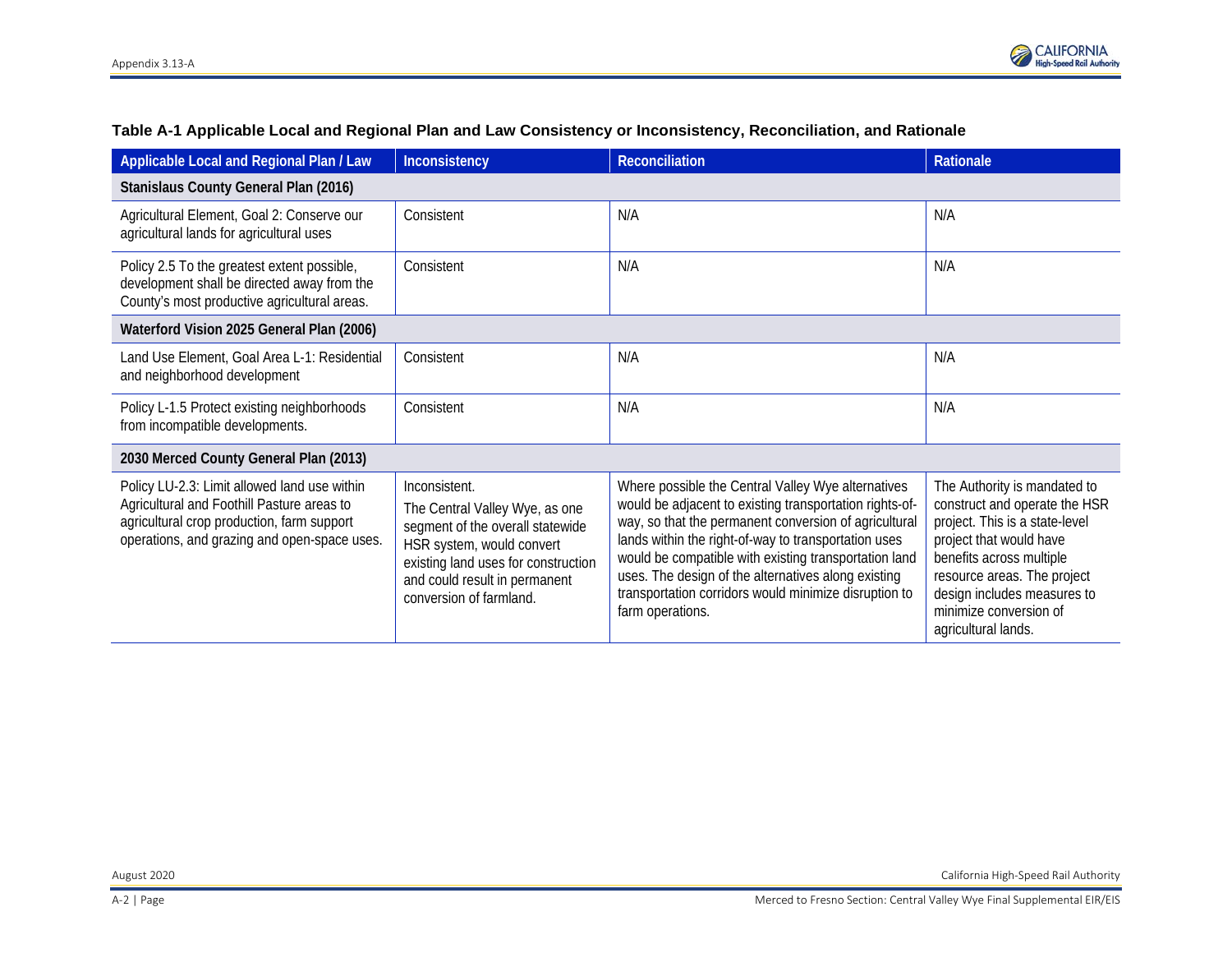

| Applicable Local and Regional Plan / Law                                                                                                                                                                                                                                                                                                                                                                                                                                                                                                                                                                                                                                                                                                                                                                                   | Inconsistency                                                                                                                                                                                                                                                                                                                                                                                                                                                                                                                  | Reconciliation                                                                                                                                                                                                                                                                                                                                                                                                                                                                                                                                                                                                                                                                                                                                                                                                                                                                                         | <b>Rationale</b>                                                                                                                                                                                                                                                      |
|----------------------------------------------------------------------------------------------------------------------------------------------------------------------------------------------------------------------------------------------------------------------------------------------------------------------------------------------------------------------------------------------------------------------------------------------------------------------------------------------------------------------------------------------------------------------------------------------------------------------------------------------------------------------------------------------------------------------------------------------------------------------------------------------------------------------------|--------------------------------------------------------------------------------------------------------------------------------------------------------------------------------------------------------------------------------------------------------------------------------------------------------------------------------------------------------------------------------------------------------------------------------------------------------------------------------------------------------------------------------|--------------------------------------------------------------------------------------------------------------------------------------------------------------------------------------------------------------------------------------------------------------------------------------------------------------------------------------------------------------------------------------------------------------------------------------------------------------------------------------------------------------------------------------------------------------------------------------------------------------------------------------------------------------------------------------------------------------------------------------------------------------------------------------------------------------------------------------------------------------------------------------------------------|-----------------------------------------------------------------------------------------------------------------------------------------------------------------------------------------------------------------------------------------------------------------------|
| Policy AG-2.2: Protect productive agricultural<br>areas from conversion to non-agricultural and<br>urban uses by establishing and implementing<br>an agricultural mitigation program that matches<br>acres converted with farmland acres of similar<br>quality to those converted preserved at a 1:1<br>ratio.<br>Coordinate with the six cities in Merced County<br>and the Merced Local Agency Formation<br>Commission (LAFCo), consistent with LAFCo's<br>statutory mission to preserve agricultural land<br>and open space, to establish consistent<br>standards and mitigation for the loss of<br>farmland.<br>In addition, the Land Evaluation and Site<br>Assessment Model (LESA model) may be<br>used to determine whether the conservation<br>land is of equal or greater value than the land<br>being converted. | Inconsistent.<br>Consistent with implementation of<br>AG-IAMF#1, Restoration of<br>Important Farmland Used for<br><b>Temporary Staging Areas</b><br>The Central Valley Wye, as<br>mitigated, is consistent with the<br>first paragraph of this policy.<br>Paragraph 2 is not applicable<br>because it addresses actions<br>relating to changes in city or<br>district boundaries or incorporation<br>of new cities.<br>The LESA model has been used<br>to analyze impacts.                                                     | Through AG-IAMF#1, the contractor would prepare a<br>restoration plan addressing restoration of temporary<br>construction staging areas located in Important<br>Farmland. All construction access, mobilization,<br>material laydown, and staging areas on Important<br>Farmlands would be returned to a condition equal to<br>the pre-construction staging condition.                                                                                                                                                                                                                                                                                                                                                                                                                                                                                                                                 | The Authority is mandated to<br>construct and operate the HSR<br>project. This is a state-level<br>project that would have<br>benefits across multiple<br>resources areas. The project<br>design includes measure to<br>minimize conversion of<br>agricultural lands. |
| Policy AG-2.4: Encourage property owner<br>participation in programs that preserve<br>farmland, including the Williamson Act,<br>conservation easements, and USDA [U.S.<br>Department of Agriculture] -funded<br>conservation practices.                                                                                                                                                                                                                                                                                                                                                                                                                                                                                                                                                                                   | Inconsistent.<br>Consistent with incorporation of<br>AG-IAMF#1 and AG-IAMF#3,<br>Farmland Consolidation Program,<br>into Central Valley Wye design.<br>The Central Valley Wye<br>alternatives would permanently<br>remove land that is currently in<br>protected agricultural status, with<br>the result that some parcels may<br>become too small to remain<br>protected. The Central Valley Wye<br>alternatives would meet all<br>statutory requirements associated<br>with the cancellation of Williamson<br>Act contracts. | Through AG-IAMF#1, the contractor would prepare a<br>restoration plan addressing restoration of temporary<br>construction staging areas located in Important<br>Farmland. All construction access, mobilization,<br>material laydown, and staging areas on Important<br>Farmlands would be returned to a condition equal to<br>the pre-construction staging condition.<br>The Authority has committed to implementing AG-<br>IAMF#3, under which the Authority would establish<br>and administer a farmland consolidation program to<br>sell remnant parcels to neighboring landowners for<br>consolidation with adjacent farmland properties. In<br>addition, on request, the program would assist the<br>owners of remnant parcels in selling those remnants<br>to adjacent landowners.<br>The goal of the program is to provide for continued<br>agricultural use on the maximum feasible amount of | The Authority is mandated to<br>construct and operate the HSR<br>project. This is a state-level<br>project that would have<br>benefits across multiple<br>resource areas. The project<br>design includes measures to<br>minimize conversion of<br>agricultural lands. |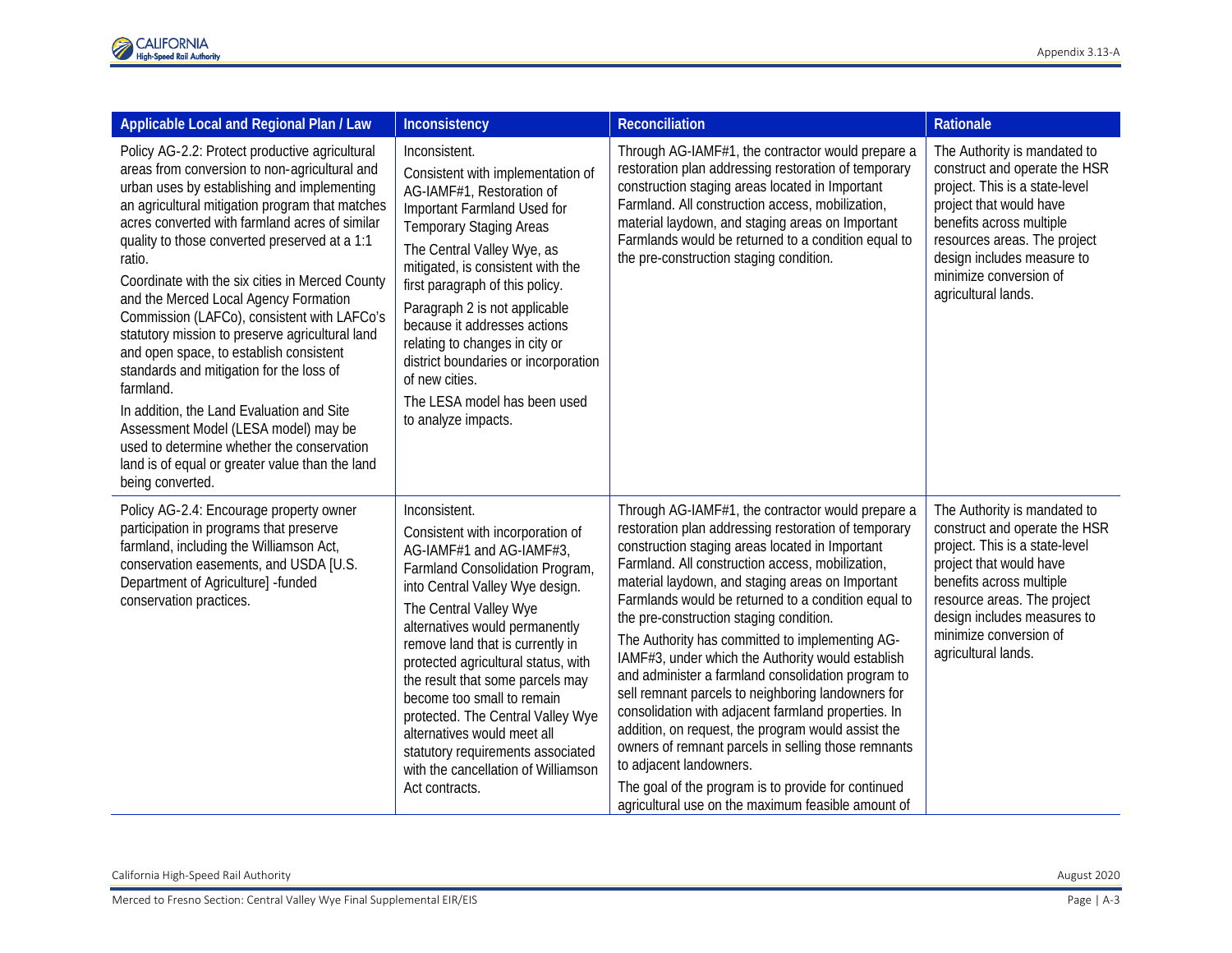

| Applicable Local and Regional Plan / Law                                                                                                                                                                                                                                                           | Inconsistency                                                                                                                                                              | Reconciliation                                                                                                                                                                                                                                                                                                                                                                                                                                                                                                                                                                                  | Rationale                                                                                                                                                                                                                                                             |
|----------------------------------------------------------------------------------------------------------------------------------------------------------------------------------------------------------------------------------------------------------------------------------------------------|----------------------------------------------------------------------------------------------------------------------------------------------------------------------------|-------------------------------------------------------------------------------------------------------------------------------------------------------------------------------------------------------------------------------------------------------------------------------------------------------------------------------------------------------------------------------------------------------------------------------------------------------------------------------------------------------------------------------------------------------------------------------------------------|-----------------------------------------------------------------------------------------------------------------------------------------------------------------------------------------------------------------------------------------------------------------------|
|                                                                                                                                                                                                                                                                                                    |                                                                                                                                                                            | remnant property that otherwise may be<br>uneconomical to farm.                                                                                                                                                                                                                                                                                                                                                                                                                                                                                                                                 |                                                                                                                                                                                                                                                                       |
| Policy AG-2.8: Support the efforts of public,<br>private, and non-profit organizations to<br>preserve agricultural areas in the County<br>through dedicated conservation easements,<br>and range land held as environmental<br>mitigation.                                                         | Inconsistent.<br>Consistent with incorporation of<br>AG-IAMF#3.                                                                                                            | The Authority has committed to implementing AG-<br>IAMF#3, under which the Authority would establish<br>and administer a farmland consolidation program to<br>sell remnant parcels to neighboring landowners for<br>consolidation with adjacent farmland properties. In<br>addition, on request, the program would assist the<br>owners of remnant parcels in selling those remnants<br>to adjacent landowners.<br>The goal of the program is to provide for continued<br>agricultural use on the maximum feasible amount of<br>remnant property that otherwise may be<br>uneconomical to farm. | The Authority is mandated to<br>construct and operate the HSR<br>project. This is a state-level<br>project that would have<br>benefits across multiple<br>resource areas. The project<br>design includes measures to<br>minimize conversion of<br>agricultural lands. |
| Policy AG-2.9: Oppose the extension of urban<br>services, such as sewer lines, water lines, or<br>other urban infrastructure, into areas<br>designated for agricultural use, unless<br>necessary to protect public health, safety, and<br>welfare.                                                 | Inconsistent.<br>The Central Valley Wye<br>alternatives could locate urban<br>infrastructure (transportation<br>facilities) into areas designated for<br>agricultural use. | The Central Valley Wye alternatives indirectly<br>encourage concentrated development patterns near<br>stations and limit sprawl by encouraging infill<br>development in cities with stations. This could<br>minimize the amount of land converted to urban<br>uses to accommodate future growth in the region.<br>Design Standards: The HSR incorporates design<br>standards to minimize the extension of utilities and<br>urban services into undisturbed areas, unless<br>necessary.                                                                                                          | The Authority is mandated to<br>construct and operate the HSR<br>project. This is a state-level<br>project that would have<br>benefits across multiple<br>resource areas. The project<br>design includes measures to<br>minimize conversion of<br>agricultural lands. |
| Policy AG-2.16: Coordinate with the California<br>High Speed Rail Authority to locate the high<br>speed rail lines along existing major<br>transportation corridors, such as State Routes<br>99 or 152, to minimize the conversion of<br>productive agricultural land to non-agricultural<br>uses. | Consistent                                                                                                                                                                 | N/A                                                                                                                                                                                                                                                                                                                                                                                                                                                                                                                                                                                             | N/A                                                                                                                                                                                                                                                                   |
| Policy CIR-5.5: Work with other agencies to<br>plan railroad corridors that facilitate the<br>preservation of important rail line right-of-way<br>for further rail expansion or other appropriate<br>transportation facilities.                                                                    | Consistent                                                                                                                                                                 | N/A                                                                                                                                                                                                                                                                                                                                                                                                                                                                                                                                                                                             | N/A                                                                                                                                                                                                                                                                   |

August 2020 California High-Speed Rail Authority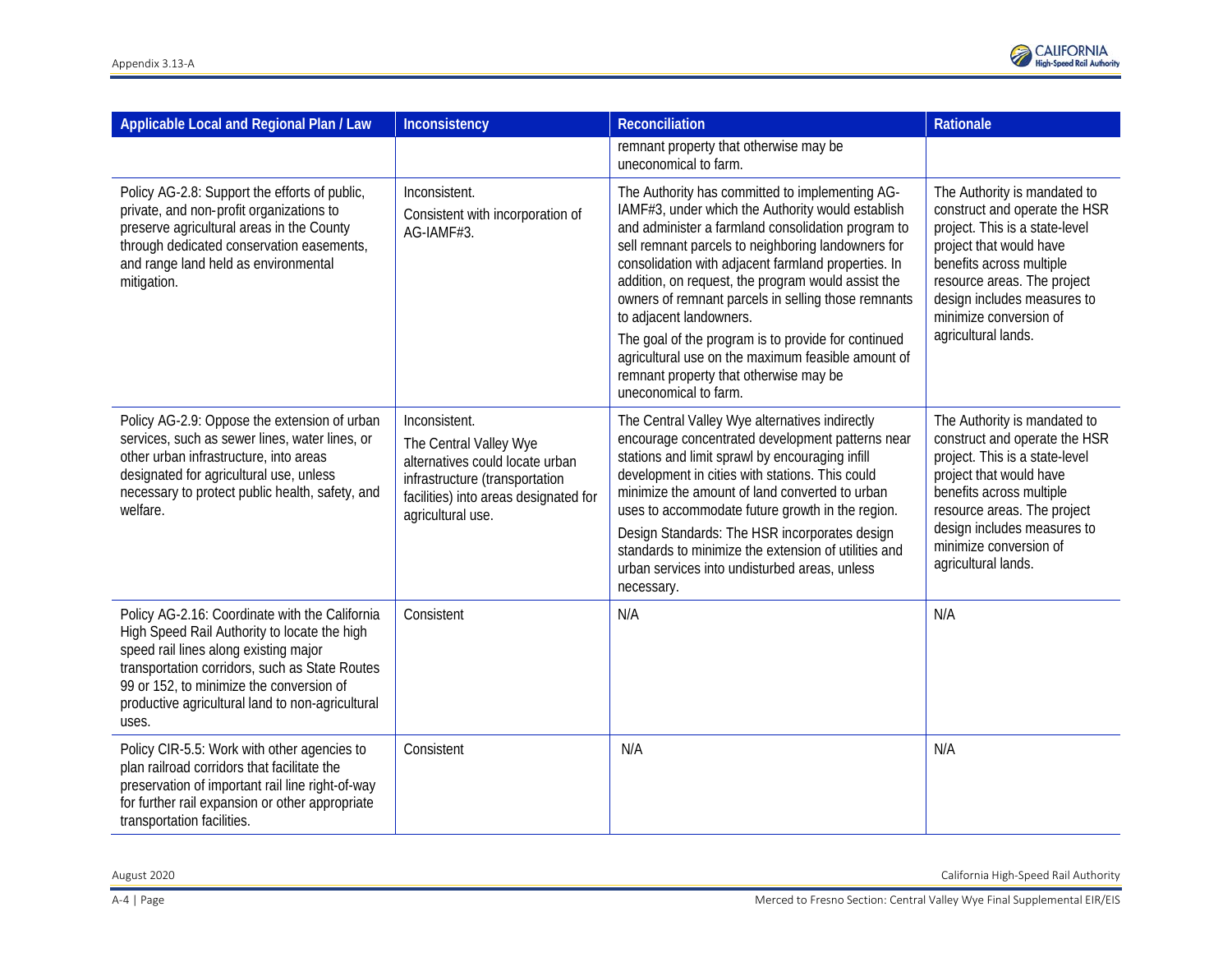| Applicable Local and Regional Plan / Law                                                                                                                                                                             | Inconsistency                                                                                                                                                                                                                                                                                                                                                                 | <b>Reconciliation</b>                                                                                                                                                                                                                                                                                                                                                                                                                                                                                                                                                                                                                                                                                                                                                                                                                                                                                                                            | <b>Rationale</b>                                                                                                                                                                                                                                                      |
|----------------------------------------------------------------------------------------------------------------------------------------------------------------------------------------------------------------------|-------------------------------------------------------------------------------------------------------------------------------------------------------------------------------------------------------------------------------------------------------------------------------------------------------------------------------------------------------------------------------|--------------------------------------------------------------------------------------------------------------------------------------------------------------------------------------------------------------------------------------------------------------------------------------------------------------------------------------------------------------------------------------------------------------------------------------------------------------------------------------------------------------------------------------------------------------------------------------------------------------------------------------------------------------------------------------------------------------------------------------------------------------------------------------------------------------------------------------------------------------------------------------------------------------------------------------------------|-----------------------------------------------------------------------------------------------------------------------------------------------------------------------------------------------------------------------------------------------------------------------|
| <b>Merced County Municipal Code</b>                                                                                                                                                                                  |                                                                                                                                                                                                                                                                                                                                                                               |                                                                                                                                                                                                                                                                                                                                                                                                                                                                                                                                                                                                                                                                                                                                                                                                                                                                                                                                                  |                                                                                                                                                                                                                                                                       |
| Chapter 18.02 A-1, A-1-40, and A-2 designate<br>agricultural zones to preserve, develop, and<br>grow agriculture in the county.                                                                                      | Inconsistent.<br>Consistent with incorporation of<br>AG-IAMF#1, and AG-IAMF#3, into<br>Central Valley Wye design.<br>The Central Valley Wye<br>alternatives would temporarily<br>remove agricultural land during the<br>construction period.<br>The Central Valley Wye<br>alternatives would permanently<br>remove agricultural land from land<br>zoned A-1, A-1-40, and A-2. | Through AG-IAMF#1, the contractor would prepare a<br>restoration plan addressing restoration of temporary<br>construction staging areas located in Important<br>Farmland. All construction access, mobilization,<br>material laydown, and staging areas on Important<br>Farmlands would be returned to a condition equal to<br>the pre-construction staging condition.<br>The Authority has committed to implementing AG-<br>IAMF#3, under which the Authority would establish<br>and administer a farmland consolidation program to<br>sell remnant parcels to neighboring landowners for<br>consolidation with adjacent farmland properties. In<br>addition, on request, the program would assist the<br>owners of remnant parcels in selling those remnants<br>to adjacent landowners.<br>The goal of the program is to provide for continued<br>agricultural use on the maximum feasible amount of<br>remnant property that otherwise may be | The Authority is mandated to<br>construct and operate the HSR<br>project. This is a state-level<br>project that would have<br>benefits across multiple<br>resource areas. The project<br>design includes measures to<br>minimize conversion of<br>agricultural lands. |
|                                                                                                                                                                                                                      |                                                                                                                                                                                                                                                                                                                                                                               | uneconomical to farm.                                                                                                                                                                                                                                                                                                                                                                                                                                                                                                                                                                                                                                                                                                                                                                                                                                                                                                                            |                                                                                                                                                                                                                                                                       |
| Regional Transportation Plan for Merced County (2014)                                                                                                                                                                |                                                                                                                                                                                                                                                                                                                                                                               |                                                                                                                                                                                                                                                                                                                                                                                                                                                                                                                                                                                                                                                                                                                                                                                                                                                                                                                                                  |                                                                                                                                                                                                                                                                       |
| Preserve and enhance agricultural resources<br>by implementing transportation improvements<br>that avoid, minimize, or mitigate negative<br>impacts on productive agricultural land                                  | Consistent                                                                                                                                                                                                                                                                                                                                                                    | N/A                                                                                                                                                                                                                                                                                                                                                                                                                                                                                                                                                                                                                                                                                                                                                                                                                                                                                                                                              | N/A                                                                                                                                                                                                                                                                   |
| Provide a variety of transportation choices that<br>strengthen and direct development towards<br>existing communities, thus preserving open<br>space, farmland, natural beauty, and critical<br>environmental areas. | Consistent                                                                                                                                                                                                                                                                                                                                                                    | N/A                                                                                                                                                                                                                                                                                                                                                                                                                                                                                                                                                                                                                                                                                                                                                                                                                                                                                                                                              | N/A                                                                                                                                                                                                                                                                   |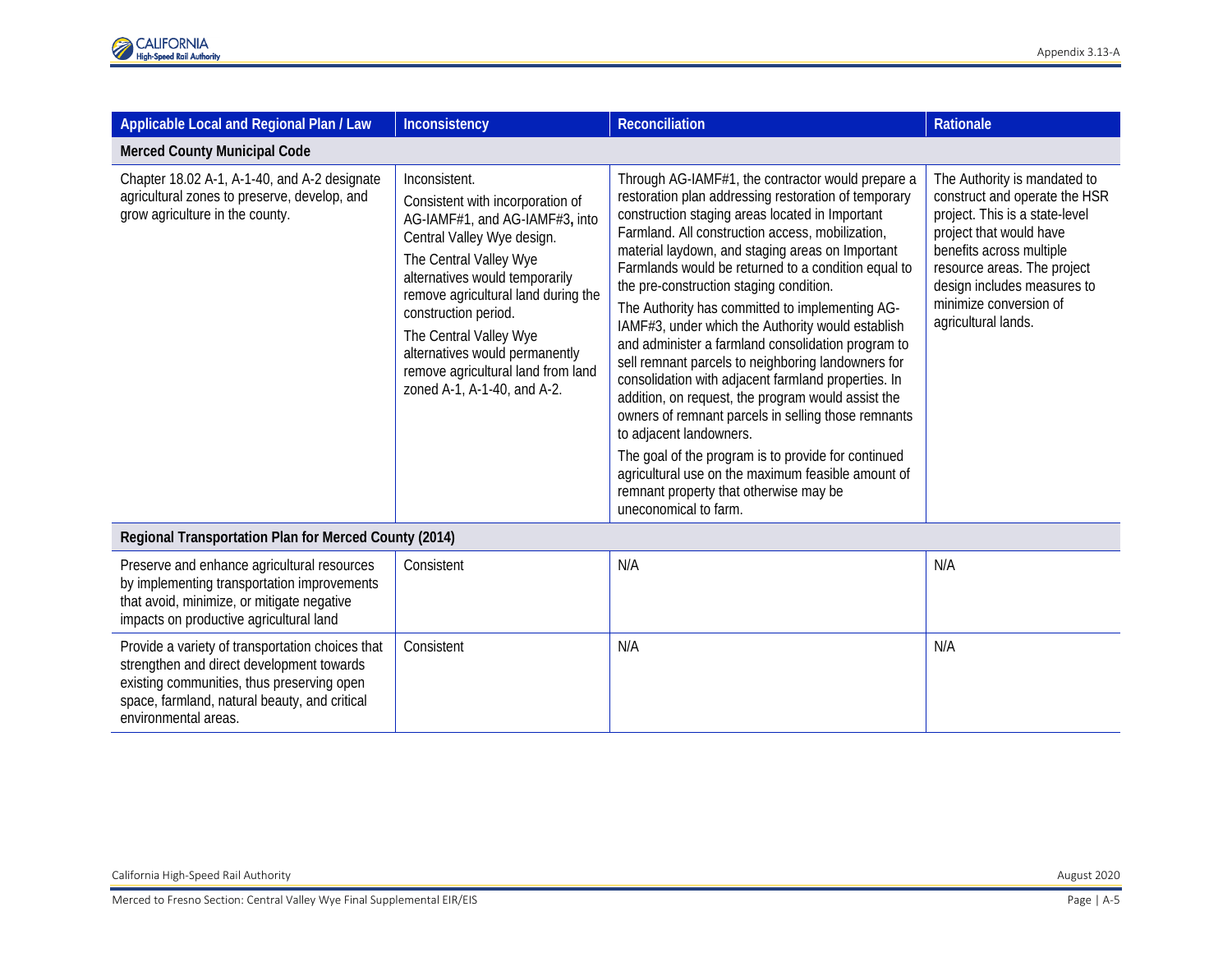| Applicable Local and Regional Plan / Law                                                                                                                                                                                                                                                                                               | Inconsistency                                                                                                                                                                                                                                                                                                                                                              | Reconciliation                                                                                                                                                                                                                                                                                                                                                                                                                                                                                                                                                                                                                                                                                                | Rationale                                                                                                                                                                                                                                                             |
|----------------------------------------------------------------------------------------------------------------------------------------------------------------------------------------------------------------------------------------------------------------------------------------------------------------------------------------|----------------------------------------------------------------------------------------------------------------------------------------------------------------------------------------------------------------------------------------------------------------------------------------------------------------------------------------------------------------------------|---------------------------------------------------------------------------------------------------------------------------------------------------------------------------------------------------------------------------------------------------------------------------------------------------------------------------------------------------------------------------------------------------------------------------------------------------------------------------------------------------------------------------------------------------------------------------------------------------------------------------------------------------------------------------------------------------------------|-----------------------------------------------------------------------------------------------------------------------------------------------------------------------------------------------------------------------------------------------------------------------|
| Coordinate future land-use patterns and<br>transportation systems (aviation, rail, light rail,<br>high-speed rail, transit, bike and pedestrian<br>paths, and roads) to foster economic<br>prosperity, environmental protection and<br>mitigation, trip reduction, and the creation of<br>efficient, integrated mixed-use communities. | Consistent                                                                                                                                                                                                                                                                                                                                                                 | N/A                                                                                                                                                                                                                                                                                                                                                                                                                                                                                                                                                                                                                                                                                                           | N/A                                                                                                                                                                                                                                                                   |
| Encourage land use and growth patterns that<br>enhance the livability of our communities and<br>maximize the productivity of transportation<br>investments.                                                                                                                                                                            | Consistent                                                                                                                                                                                                                                                                                                                                                                 | N/A                                                                                                                                                                                                                                                                                                                                                                                                                                                                                                                                                                                                                                                                                                           | N/A                                                                                                                                                                                                                                                                   |
| Support orderly and planned growth that<br>enhances the integration and connectivity of<br>various modes of transportation.                                                                                                                                                                                                            | Consistent                                                                                                                                                                                                                                                                                                                                                                 | N/A                                                                                                                                                                                                                                                                                                                                                                                                                                                                                                                                                                                                                                                                                                           | N/A                                                                                                                                                                                                                                                                   |
| Merced Vision 2030 General Plan (2012)                                                                                                                                                                                                                                                                                                 |                                                                                                                                                                                                                                                                                                                                                                            |                                                                                                                                                                                                                                                                                                                                                                                                                                                                                                                                                                                                                                                                                                               |                                                                                                                                                                                                                                                                       |
| Land Use Element, Goal Area L-1: Residential<br>and Neighborhood Development                                                                                                                                                                                                                                                           | Consistent                                                                                                                                                                                                                                                                                                                                                                 | N/A                                                                                                                                                                                                                                                                                                                                                                                                                                                                                                                                                                                                                                                                                                           | N/A                                                                                                                                                                                                                                                                   |
| Policy L-1.5 Protect existing neighborhoods<br>from incompatible developments                                                                                                                                                                                                                                                          | Consistent                                                                                                                                                                                                                                                                                                                                                                 | N/A                                                                                                                                                                                                                                                                                                                                                                                                                                                                                                                                                                                                                                                                                                           | N/A                                                                                                                                                                                                                                                                   |
| Madera County General Plan (1995)                                                                                                                                                                                                                                                                                                      |                                                                                                                                                                                                                                                                                                                                                                            |                                                                                                                                                                                                                                                                                                                                                                                                                                                                                                                                                                                                                                                                                                               |                                                                                                                                                                                                                                                                       |
| Agriculture, Policy 5.A.1: Maintain agriculturally<br>designated areas for agricultural uses.                                                                                                                                                                                                                                          | Inconsistent.<br>Consistent with incorporation of<br>AG-IAMF#1 and AG-IAMF#3 into<br>Central Valley Wye design.<br>The Central Valley Wye<br>alternatives would temporarily<br>remove agricultural land during the<br>construction period.<br>The Central Valley Wye<br>alternatives would permanently<br>remove agriculturally designated<br>lands from agricultural use. | The Authority has committed to incorporating AG-<br>IAMF#1, which would require all construction<br>access, mobilization, material laydown, and staging<br>areas on Important Farmlands to be returned to as<br>close to their pre-construction staging condition as<br>possible with the goal of ensuring these parcels<br>remain available for long-term agricultural use.<br>The Authority has committed to implementing AG-<br>IAMF#3, under which the Authority would establish<br>and administer a farmland consolidation program to<br>sell remnant parcels to neighboring landowners for<br>consolidation with adjacent farmland properties. In<br>addition, on request, the program would assist the | The Authority is mandated to<br>construct and operate the HSR<br>project. This is a state-level<br>project that would have<br>benefits across multiple<br>resource areas. The project<br>design includes measures to<br>minimize conversion of<br>agricultural lands. |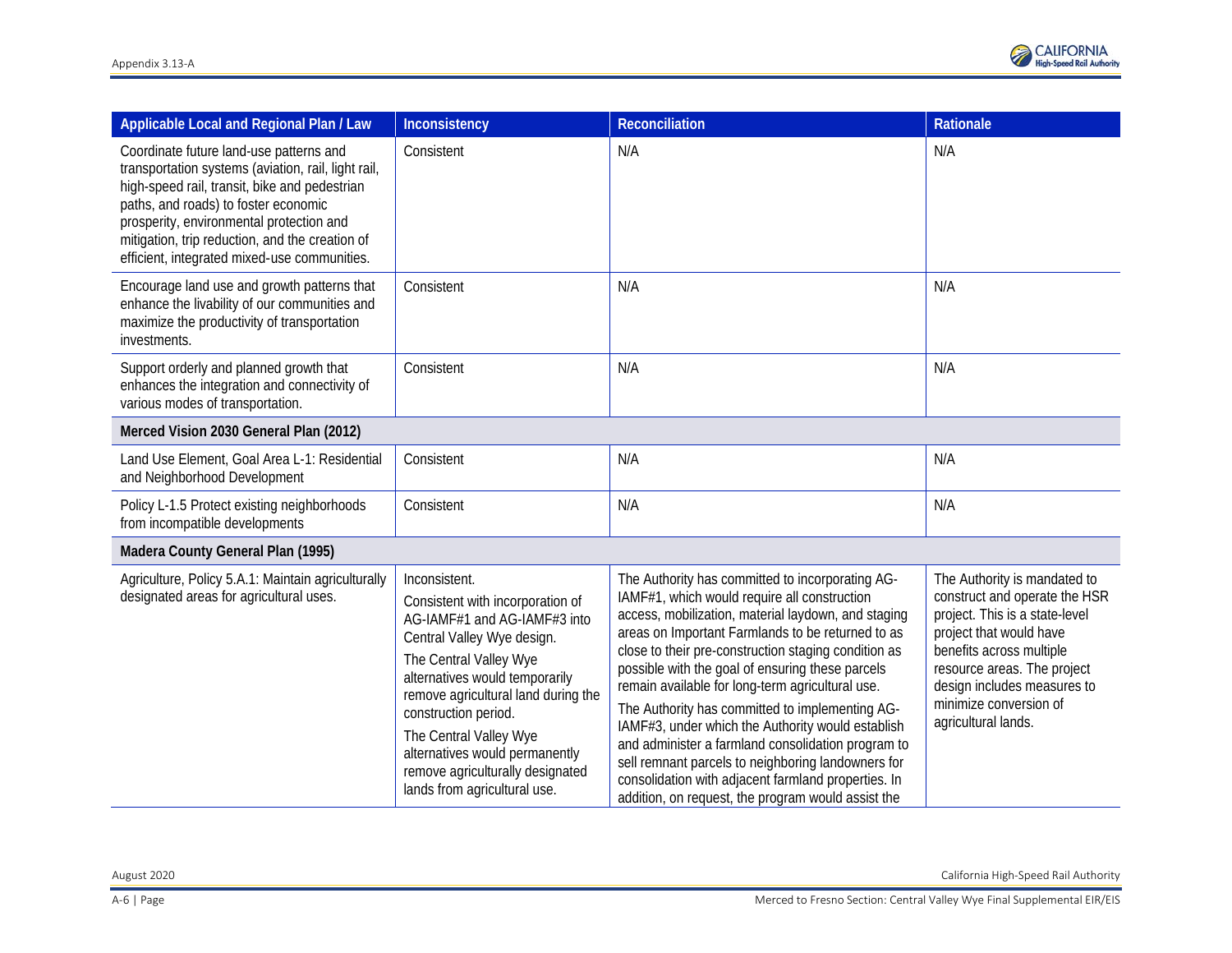| Applicable Local and Regional Plan / Law                                                                                                                                                                   | Inconsistency                                                                                                                                                                                                                                                                                                                                                                                    | Reconciliation                                                                                                                                                                                                                                                                                                                                                                                                                                                                                                                                                                                                                                                                                                                                                                                                                                                                                                                                                                  | Rationale                                                                                                                                                                                                                                                             |
|------------------------------------------------------------------------------------------------------------------------------------------------------------------------------------------------------------|--------------------------------------------------------------------------------------------------------------------------------------------------------------------------------------------------------------------------------------------------------------------------------------------------------------------------------------------------------------------------------------------------|---------------------------------------------------------------------------------------------------------------------------------------------------------------------------------------------------------------------------------------------------------------------------------------------------------------------------------------------------------------------------------------------------------------------------------------------------------------------------------------------------------------------------------------------------------------------------------------------------------------------------------------------------------------------------------------------------------------------------------------------------------------------------------------------------------------------------------------------------------------------------------------------------------------------------------------------------------------------------------|-----------------------------------------------------------------------------------------------------------------------------------------------------------------------------------------------------------------------------------------------------------------------|
|                                                                                                                                                                                                            |                                                                                                                                                                                                                                                                                                                                                                                                  | owners of remnant parcels in selling those remnants<br>to adjacent landowners.<br>The goal of the program is to provide for continued<br>agricultural use on the maximum feasible amount of<br>remnant property that otherwise may be<br>uneconomical to farm.                                                                                                                                                                                                                                                                                                                                                                                                                                                                                                                                                                                                                                                                                                                  |                                                                                                                                                                                                                                                                       |
| Agriculture, Policy 5.A.3: Ensure new<br>development and public works projects do not<br>encourage further expansion of urban uses<br>into designated agricultural areas.                                  | Consistent.                                                                                                                                                                                                                                                                                                                                                                                      | N/A                                                                                                                                                                                                                                                                                                                                                                                                                                                                                                                                                                                                                                                                                                                                                                                                                                                                                                                                                                             | N/A                                                                                                                                                                                                                                                                   |
| Agriculture, Policy 5.A.5: Allow conversion of<br>existing agricultural lands to urban uses within<br>designated urban and rural residential areas,<br>new growth areas, and city spheres of<br>influence. | Consistent.                                                                                                                                                                                                                                                                                                                                                                                      | N/A                                                                                                                                                                                                                                                                                                                                                                                                                                                                                                                                                                                                                                                                                                                                                                                                                                                                                                                                                                             | N/A                                                                                                                                                                                                                                                                   |
| Agriculture, Policy 5.A.6: Encourage continued<br>and, where possible, increased agricultural<br>activity on lands designated for agricultural<br>use.                                                     | Inconsistent.<br>Consistent with incorporation of<br>AG-IAMF#1 and AG-IAMF#3 into<br>Central Valley Wye design.<br>The Central Valley Wye<br>alternatives would temporarily<br>remove agricultural land during the<br>construction period.<br>The Central Valley Wye<br>alternatives would permanently<br>remove agricultural land from<br>production compared to the No<br>Project Alternative. | The Authority has committed to incorporating AG-<br>IAMF#1, which would require all construction<br>access, mobilization, material laydown, and staging<br>areas on Important Farmlands to be returned to as<br>close to their pre-construction staging condition as<br>possible with the goal of ensuring these parcels<br>remain available for long-term agricultural use.<br>The Authority has committed to implementing AG-<br>IAMF#3, under which the Authority would establish<br>and administer a farmland consolidation program to<br>sell remnant parcels to neighboring landowners for<br>consolidation with adjacent farmland properties. In<br>addition, on request, the program would assist the<br>owners of remnant parcels in selling those remnants<br>to adjacent landowners.<br>The goal of the program is to provide for continued<br>agricultural use on the maximum feasible amount of<br>remnant property that otherwise may be<br>uneconomical to farm. | The Authority is mandated to<br>construct and operate the HSR<br>project. This is a state-level<br>project that would have<br>benefits across multiple<br>resource areas. The project<br>design includes measures to<br>minimize conversion of<br>agricultural lands. |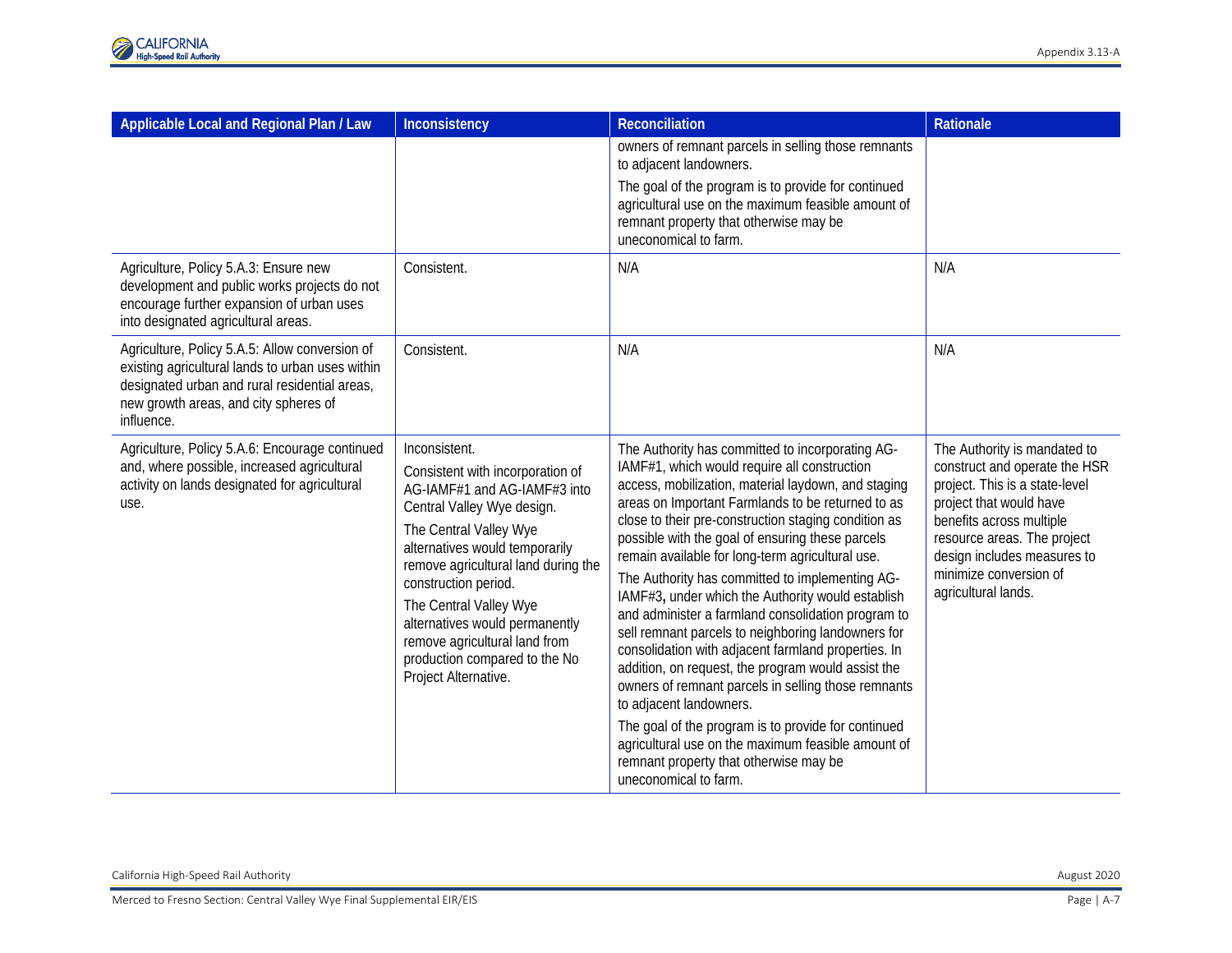

| Applicable Local and Regional Plan / Law                                                                                                                                                                                                                                                                                      | Inconsistency                                                                                                                                                                                                                                   | Reconciliation                                                                                                                                                                                                                                                                                                                                                                                                                                                                                                                                                                                                                                                                                                                                                                                                                                                                                                                                                                                                                                                                                                                                                                                                                          | Rationale                                                                                                                                                                                                                                                             |
|-------------------------------------------------------------------------------------------------------------------------------------------------------------------------------------------------------------------------------------------------------------------------------------------------------------------------------|-------------------------------------------------------------------------------------------------------------------------------------------------------------------------------------------------------------------------------------------------|-----------------------------------------------------------------------------------------------------------------------------------------------------------------------------------------------------------------------------------------------------------------------------------------------------------------------------------------------------------------------------------------------------------------------------------------------------------------------------------------------------------------------------------------------------------------------------------------------------------------------------------------------------------------------------------------------------------------------------------------------------------------------------------------------------------------------------------------------------------------------------------------------------------------------------------------------------------------------------------------------------------------------------------------------------------------------------------------------------------------------------------------------------------------------------------------------------------------------------------------|-----------------------------------------------------------------------------------------------------------------------------------------------------------------------------------------------------------------------------------------------------------------------|
| Agriculture, Policy 5.A.13: Require<br>development within or adjacent to designated<br>agricultural areas to incorporate design,<br>construction, and maintenance techniques to<br>protect agriculture and minimize conflicts with<br>adjacent agricultural uses.                                                             | Consistent.                                                                                                                                                                                                                                     | N/A                                                                                                                                                                                                                                                                                                                                                                                                                                                                                                                                                                                                                                                                                                                                                                                                                                                                                                                                                                                                                                                                                                                                                                                                                                     | N/A                                                                                                                                                                                                                                                                   |
| Madera County Code, Title 18                                                                                                                                                                                                                                                                                                  |                                                                                                                                                                                                                                                 |                                                                                                                                                                                                                                                                                                                                                                                                                                                                                                                                                                                                                                                                                                                                                                                                                                                                                                                                                                                                                                                                                                                                                                                                                                         |                                                                                                                                                                                                                                                                       |
| Designates agricultural zones to preserve,<br>develop, and grow agriculture in the county. It<br>also includes dairy operations' standards and<br>regulatory standards that identify procedures<br>and management practices for implementation<br>that provide pollution protection for surface and<br>groundwater resources. | Inconsistent.<br>Consistent with incorporation of<br>AG-IAMF#1 and AG-IAMF#3 into<br>Central Valley Wye design.<br>The Central Valley Wye<br>alternatives would permanently<br>remove agriculturally designated<br>lands from agricultural use. | The Authority has committed to incorporating AG-<br>IAMF#1, which would require all construction<br>access, mobilization, material laydown, and staging<br>areas on Important Farmlands to be returned to as<br>close to their pre-construction staging condition as<br>possible with the goal of ensuring these parcels<br>remain available for long-term agricultural use.<br>The Authority has committed to implementing AG-<br>IAMF#3, under which the Authority would establish<br>and administer a farmland consolidation program to<br>sell remnant parcels to neighboring landowners for<br>consolidation with adjacent farmland properties. In<br>addition, on request, the program would assist the<br>owners of remnant parcels in selling those remnants<br>to adjacent landowners.<br>The goal of the program is to provide for continued<br>agricultural use on the maximum feasible amount of<br>remnant property that otherwise may be<br>uneconomical to farm.<br>Design Standards: The HSR incorporates design<br>standards to minimize run off from and contain storm<br>drainage within the right-of-way during operations<br>and to meet all standards for retention of stormwater<br>on site during construction. | The Authority is mandated to<br>construct and operate the HSR<br>project. This is a state-level<br>project that would have<br>benefits across multiple<br>resource areas. The project<br>design includes measures to<br>minimize conversion of<br>agricultural lands. |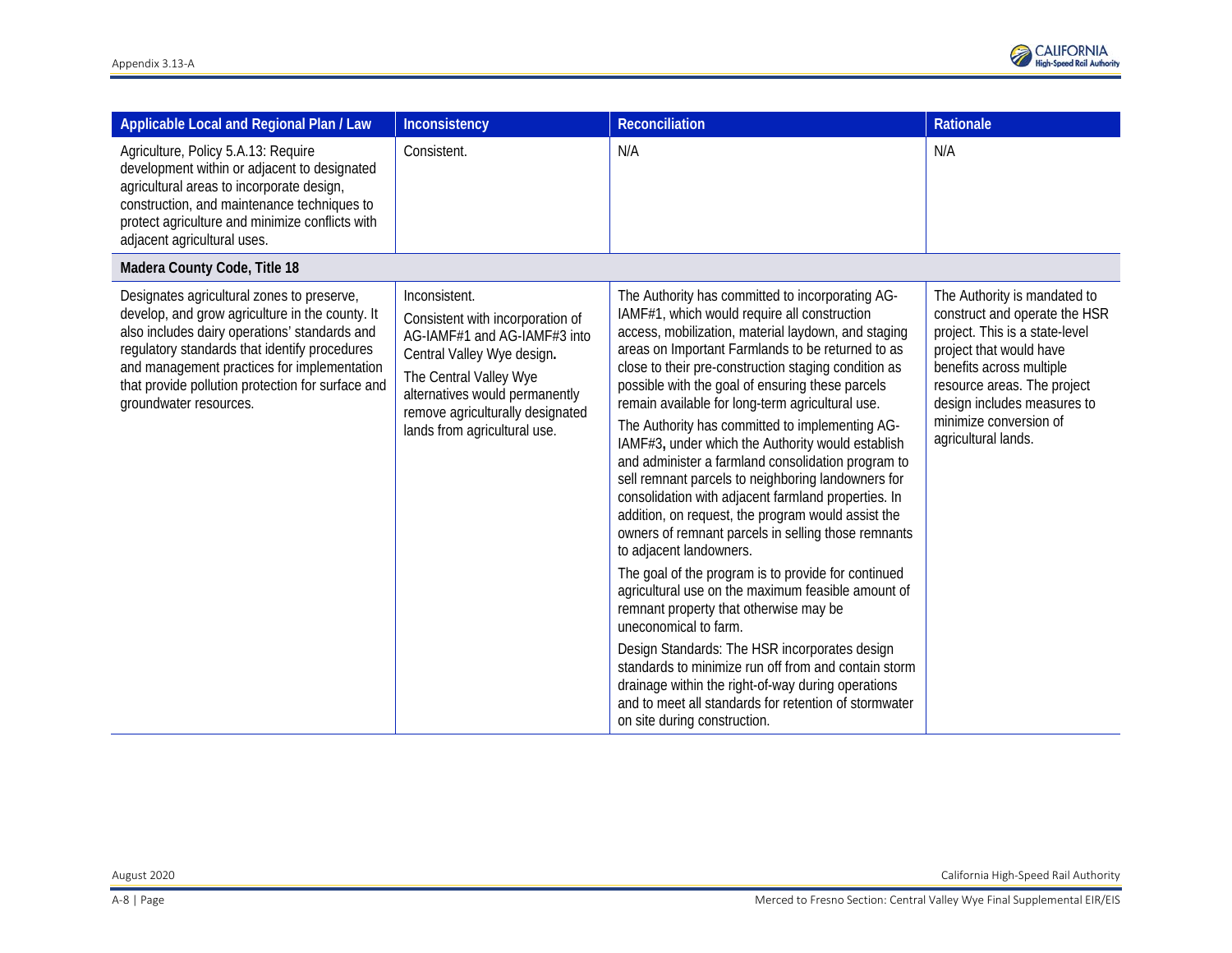| Applicable Local and Regional Plan / Law                                                                                                                                                                                                                                     | Inconsistency | Reconciliation | <b>Rationale</b> |
|------------------------------------------------------------------------------------------------------------------------------------------------------------------------------------------------------------------------------------------------------------------------------|---------------|----------------|------------------|
| Madera County 2014 Regional Transportation Plan (Merced County Association of Governments 2014)                                                                                                                                                                              |               |                |                  |
| Goal 1: To promote intermodal transportation<br>systems that are fully accessible; encourage<br>quality growth and development; support the<br>region's environmental resource management<br>strategies; and are responsive to the needs of<br>current and future travelers. | Consistent.   | N/A            | N/A              |
| Goal 2: To promote and develop transportation<br>systems that stimulate, support, and enhance<br>the movement of people and goods to foster<br>economic competitiveness of the Madera<br>Region.                                                                             | Consistent.   | N/A            | N/A              |
| Goal 3: To enhance transportation system<br>coordination, efficiency, and intermodal<br>connectivity to keep people and goods moving<br>and meet regional transportation goals.                                                                                              | Consistent.   | N/A            | N/A              |
| Goal 4: To maintain the efficiency, safety, and<br>security of the region's transportation system.                                                                                                                                                                           | Consistent.   | N/A            | N/A              |
| Goal 5: To improve the quality of the natural<br>and human-built environment through regional<br>cooperation of transportation systems planning<br>activities.                                                                                                               | Consistent.   | N/A            | N/A              |
| Goal 6: To maximize funding to maintain and<br>improve the transportation network.                                                                                                                                                                                           | Consistent.   | N/A            | N/A              |
| Goal 7: To identify reliable transportation<br>choices that support a diverse population.                                                                                                                                                                                    | Consistent.   | N/A            | N/A              |
| Goal 8: To protect the environment and health<br>of residents by improving air quality and<br>encouraging active transportation (non-<br>motorized transportation, such as bicycling and<br>walking).                                                                        | Consistent.   | N/A            | N/A              |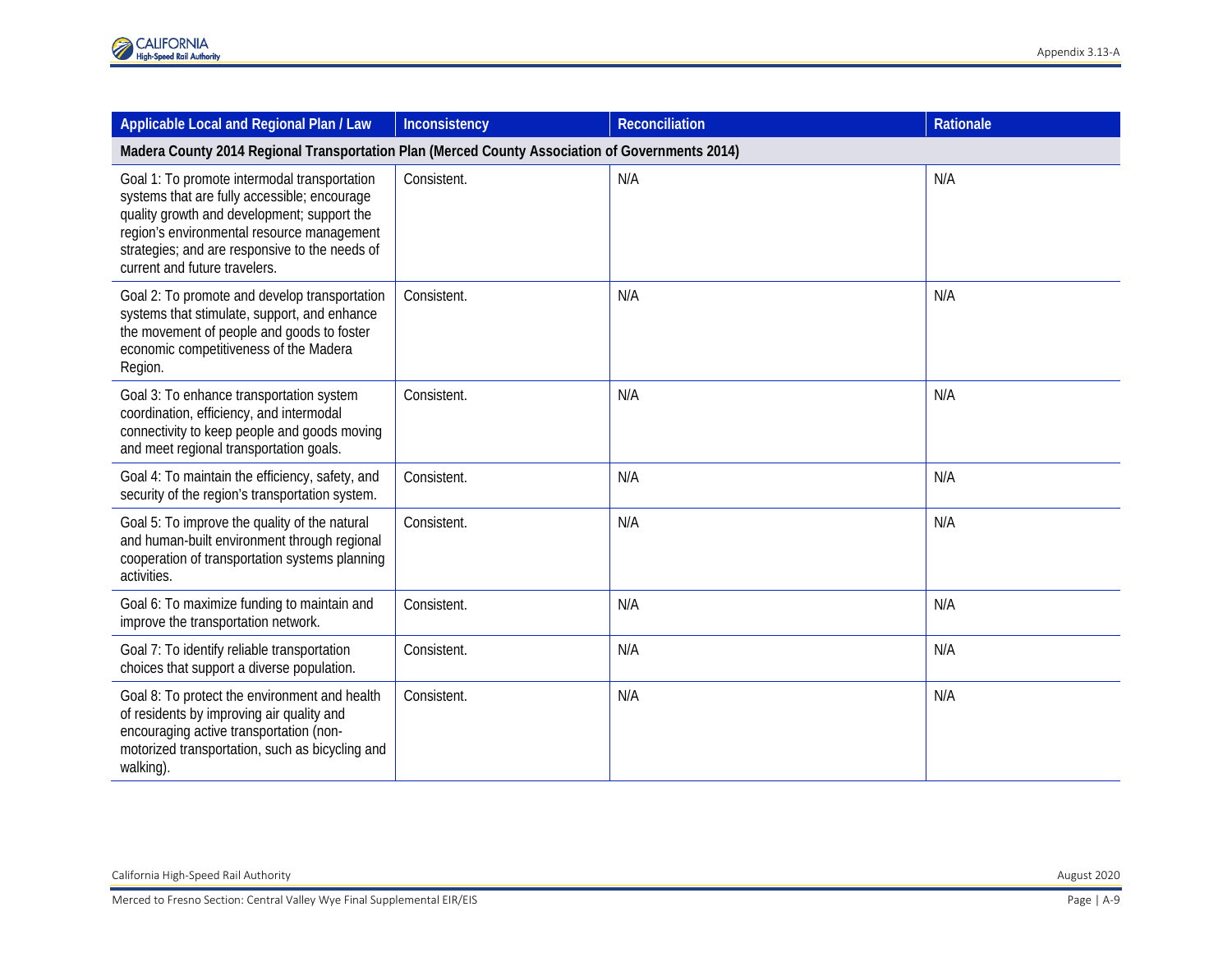

| Applicable Local and Regional Plan / Law                                                                                                                                                                                                                                                                                                                                                                                           | Inconsistency                                                                                                   | Reconciliation                                                                                                                                                                                                                                                                                                                                                                                                                                                                                                                                                                                                                                               | <b>Rationale</b>                                                                                                                                                                                                                                                      |
|------------------------------------------------------------------------------------------------------------------------------------------------------------------------------------------------------------------------------------------------------------------------------------------------------------------------------------------------------------------------------------------------------------------------------------|-----------------------------------------------------------------------------------------------------------------|--------------------------------------------------------------------------------------------------------------------------------------------------------------------------------------------------------------------------------------------------------------------------------------------------------------------------------------------------------------------------------------------------------------------------------------------------------------------------------------------------------------------------------------------------------------------------------------------------------------------------------------------------------------|-----------------------------------------------------------------------------------------------------------------------------------------------------------------------------------------------------------------------------------------------------------------------|
| Goal 9: Establishes minimum standards of<br>LOS D for analysis of the county's<br>transportation system (local streets and roads)<br>and LOS C for state routes                                                                                                                                                                                                                                                                    | Consistent.                                                                                                     | N/A                                                                                                                                                                                                                                                                                                                                                                                                                                                                                                                                                                                                                                                          | N/A                                                                                                                                                                                                                                                                   |
| Madera County Airport Land Use Compatibility Plan (1993)                                                                                                                                                                                                                                                                                                                                                                           |                                                                                                                 |                                                                                                                                                                                                                                                                                                                                                                                                                                                                                                                                                                                                                                                              |                                                                                                                                                                                                                                                                       |
| Promote and establish compatibility between<br>each airport in the county and surrounding<br>land uses. The plan sets forth criteria by which<br>the surrounding land-use actions, master plans<br>of existing airports, and plans for new airports<br>or heliports are compatible with the land-use<br>zones. It includes discussions of the<br>Chowchilla Municipal Airport and its<br>surrounding land-use compatibility zones. | Consistent.                                                                                                     | N/A                                                                                                                                                                                                                                                                                                                                                                                                                                                                                                                                                                                                                                                          | N/A                                                                                                                                                                                                                                                                   |
| City of Chowchilla 2040 General Plan (2011)                                                                                                                                                                                                                                                                                                                                                                                        |                                                                                                                 |                                                                                                                                                                                                                                                                                                                                                                                                                                                                                                                                                                                                                                                              |                                                                                                                                                                                                                                                                       |
| Objective LU 7: Minimize conflicts between<br>residential uses and other incompatible land<br>uses.                                                                                                                                                                                                                                                                                                                                | Consistent.                                                                                                     | N/A                                                                                                                                                                                                                                                                                                                                                                                                                                                                                                                                                                                                                                                          | N/A                                                                                                                                                                                                                                                                   |
| Policy LU 7.3: New development on the fringes<br>of the City shall recognize the right of<br>agriculture to exist and continue to operate in<br>proximity to the development.                                                                                                                                                                                                                                                      | Consistent.                                                                                                     | N/A                                                                                                                                                                                                                                                                                                                                                                                                                                                                                                                                                                                                                                                          | N/A                                                                                                                                                                                                                                                                   |
| Policy OS 1.3: Coordinate with Madera County<br>to maintain viable agricultural land on the<br>periphery of the City of Chowchilla Sphere of<br>Influence boundary for purpose of resource<br>and view protection and establish standards<br>that protect views of these lands.                                                                                                                                                    | Inconsistent.<br>Consistent with incorporation of<br>AG-IAMF#1 and AG-IAMF#3 into<br>Central Valley Wye design. | Through AG-IAMF#1, which would require all<br>construction access, mobilization, material laydown,<br>and staging areas on Important Farmlands to be<br>returned to as close to their pre-construction staging<br>condition as possible with the goal of keeping these<br>parcels available for long-term agricultural use.<br>The Authority has committed to implementing AG-<br>IAMF#3, under which the Authority would establish<br>and administer a farmland consolidation program to<br>sell remnant parcels to neighboring landowners for<br>consolidation with adjacent farmland properties. In<br>addition, on request, the program would assist the | The Authority is mandated to<br>construct and operate the HSR<br>project. This is a state-level<br>project that would have<br>benefits across multiple<br>resource areas. The project<br>design includes measures to<br>minimize conversion of<br>agricultural lands. |

August 2020 California High-Speed Rail Authority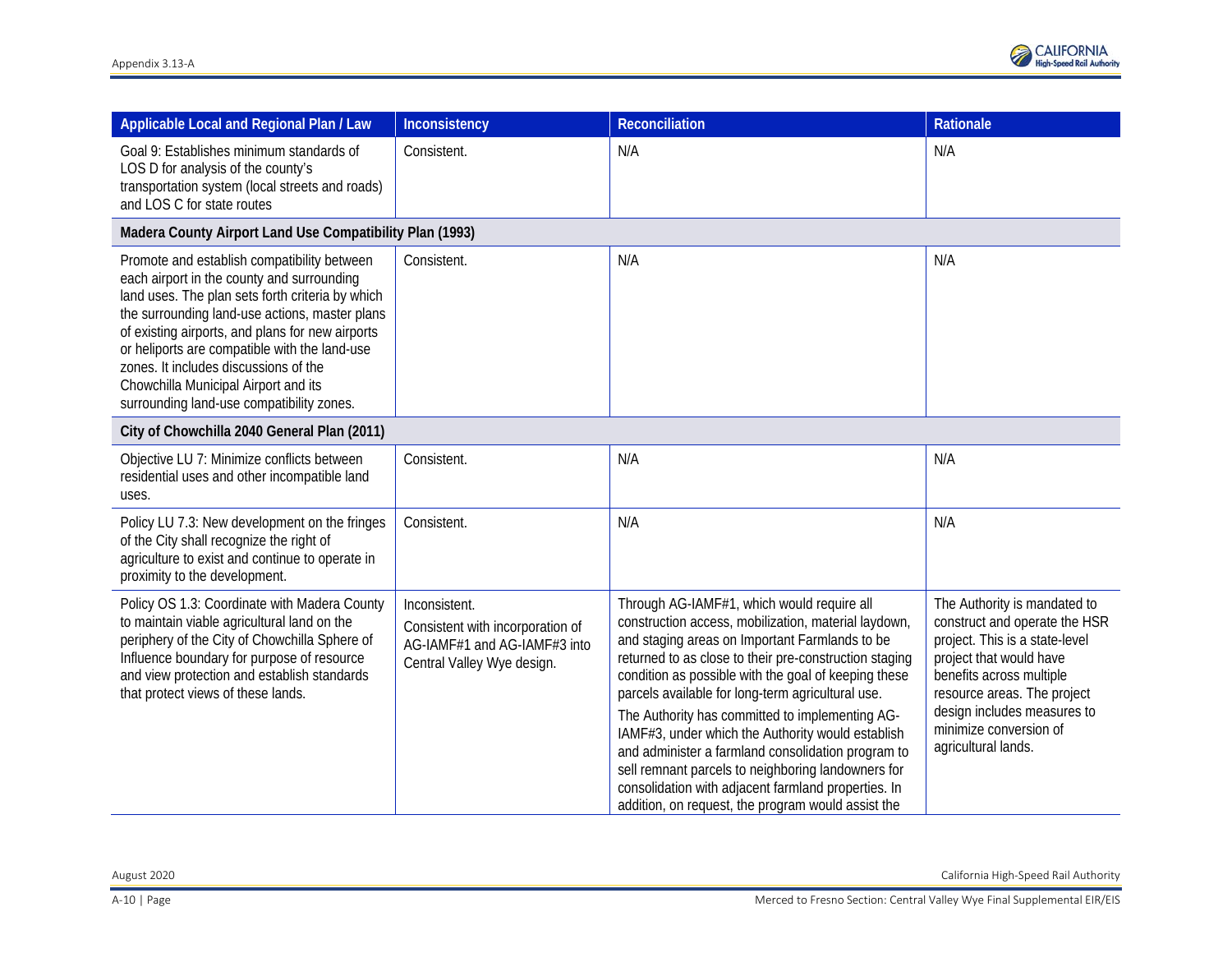| Applicable Local and Regional Plan / Law                                                                                                                                 | Inconsistency                                                                                                                                                                                                                                   | <b>Reconciliation</b>                                                                                                                                                                                                                                                                                                                                                                                                                                                                                                                                                                                                                                                                                                                                                                                                                                                                                                                     | Rationale                                                                                                                                                                                                                                                             |
|--------------------------------------------------------------------------------------------------------------------------------------------------------------------------|-------------------------------------------------------------------------------------------------------------------------------------------------------------------------------------------------------------------------------------------------|-------------------------------------------------------------------------------------------------------------------------------------------------------------------------------------------------------------------------------------------------------------------------------------------------------------------------------------------------------------------------------------------------------------------------------------------------------------------------------------------------------------------------------------------------------------------------------------------------------------------------------------------------------------------------------------------------------------------------------------------------------------------------------------------------------------------------------------------------------------------------------------------------------------------------------------------|-----------------------------------------------------------------------------------------------------------------------------------------------------------------------------------------------------------------------------------------------------------------------|
|                                                                                                                                                                          |                                                                                                                                                                                                                                                 | owners of remnant parcels in selling those remnants<br>to adjacent landowners.                                                                                                                                                                                                                                                                                                                                                                                                                                                                                                                                                                                                                                                                                                                                                                                                                                                            |                                                                                                                                                                                                                                                                       |
|                                                                                                                                                                          |                                                                                                                                                                                                                                                 | The goal of the program is to provide for continued<br>agricultural use on the maximum feasible amount of<br>remnant property that otherwise may be<br>uneconomical to farm.                                                                                                                                                                                                                                                                                                                                                                                                                                                                                                                                                                                                                                                                                                                                                              |                                                                                                                                                                                                                                                                       |
| Policy OS 1.4: Support preservation of existing<br>agricultural lands at the periphery of the City of<br>Chowchilla Sphere of Influence.                                 | Inconsistent.<br>Consistent with incorporation of<br>AG-IAMF#1 and AG-IAMF#3 into<br>Central Valley Wye design.<br>The Central Valley Wye<br>alternatives would permanently<br>remove agriculturally designated<br>lands from agricultural use. | Through AG-IAMF#1, which would require all<br>construction access, mobilization, material laydown,<br>and staging areas on Important Farmlands to be<br>returned to as close to their pre-construction staging<br>condition as possible with the goal of ensuring these<br>parcels remain available for long-term agricultural<br>use.<br>The Authority has committed to implementing AG-<br>IAMF#3, under which the Authority would establish<br>and administer a farmland consolidation program to<br>sell remnant parcels to neighboring landowners for<br>consolidation with adjacent farmland properties. In<br>addition, on request, the program would assist the<br>owners of remnant parcels in selling those remnants<br>to adjacent landowners.<br>The goal of the program is to provide for continued<br>agricultural use on the maximum feasible amount of<br>remnant property that otherwise may be<br>uneconomical to farm. | The Authority is mandated to<br>construct and operate the HSR<br>project. This is a state-level<br>project that would have<br>benefits across multiple<br>resource areas. The project<br>design includes measures to<br>minimize conversion of<br>agricultural lands. |
| Policy OS 2.2: The City shall work with the<br>County to preserve lands dedicated as<br>"Agriculture" within and adjacent to the City<br>Sphere of Influence boundaries. | Inconsistent.<br>Consistent with incorporation of<br>AG-IAMF#1 and AG-IAMF#3 into<br>Central Valley Wye design.<br>The Central Valley Wye<br>alternatives would permanently<br>remove agriculturally designated<br>lands from agricultural use. | Through AG-IAMF#1, which would require all<br>construction access, mobilization, material laydown,<br>and staging areas on Important Farmlands to be<br>returned to as close to their pre-construction staging<br>condition as possible with the goal of ensuring these<br>parcels remain available for long-term agricultural<br>use.<br>The Authority has committed to implementing AG-<br>IAMF#3, under which the Authority would establish<br>and administer a farmland consolidation program to<br>sell remnant parcels to neighboring landowners for<br>consolidation with adjacent farmland properties. In                                                                                                                                                                                                                                                                                                                         | The Authority is mandated to<br>construct and operate the HSR<br>project. This is a state-level<br>project that would have<br>benefits across multiple<br>resource areas. The project<br>design includes measures to<br>minimize conversion of<br>agricultural lands. |

California High-Speed Rail Authority **August 2020**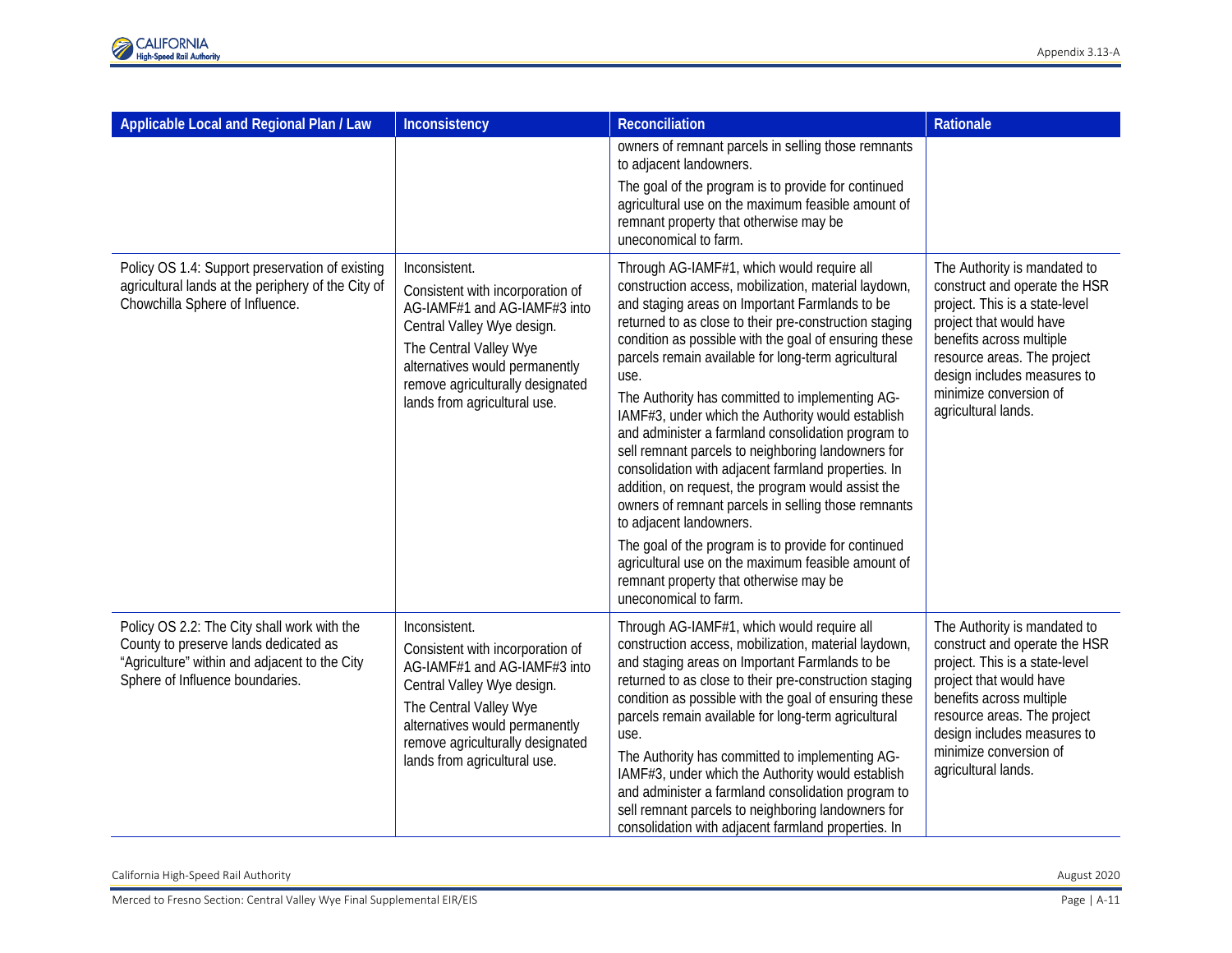| Applicable Local and Regional Plan / Law                                                                                                                           | Inconsistency | Reconciliation                                                                                                                                                               | Rationale |
|--------------------------------------------------------------------------------------------------------------------------------------------------------------------|---------------|------------------------------------------------------------------------------------------------------------------------------------------------------------------------------|-----------|
|                                                                                                                                                                    |               | addition, on request, the program would assist the<br>owners of remnant parcels in selling those remnants<br>to adjacent landowners.                                         |           |
|                                                                                                                                                                    |               | The goal of the program is to provide for continued<br>agricultural use on the maximum feasible amount of<br>remnant property that otherwise may be<br>uneconomical to farm. |           |
| City of Chowchilla Municipal Code, Title 18                                                                                                                        |               |                                                                                                                                                                              |           |
| The City of Chowchilla Municipal Code, Title<br>18, pertains to the zoning ordinance of the City<br>of Chowchilla and designates all relevant<br>zoning districts. | Consistent    | N/A                                                                                                                                                                          | N/A       |

Sources: City of Chowchilla, 2011; City of Merced, 2015; City of Waterford, 2006; Madera County, 1993; Madera County, 1995; City of Madera, 2009; MCTC, 2014; Merced County, 2013; Merced County, 2014; Stanislaus *County, 2016*

HSR = high-speed rail

IAMF = impact avoidance and minimization feature Authority = California High-Speed Rail Authority U.S. DOA = U.S. Department of Agriculture DOC = California Department of Conservation

LESA = Land Evaluation and Site Assessment

N/A = not applicable. Reconciliation nor the rationale behind it are provided as it has been determined that the Central Valley Wye alternatives are consistent with requirements and reconciliation will therefore not be required.

August 2020 California High-Speed Rail Authority